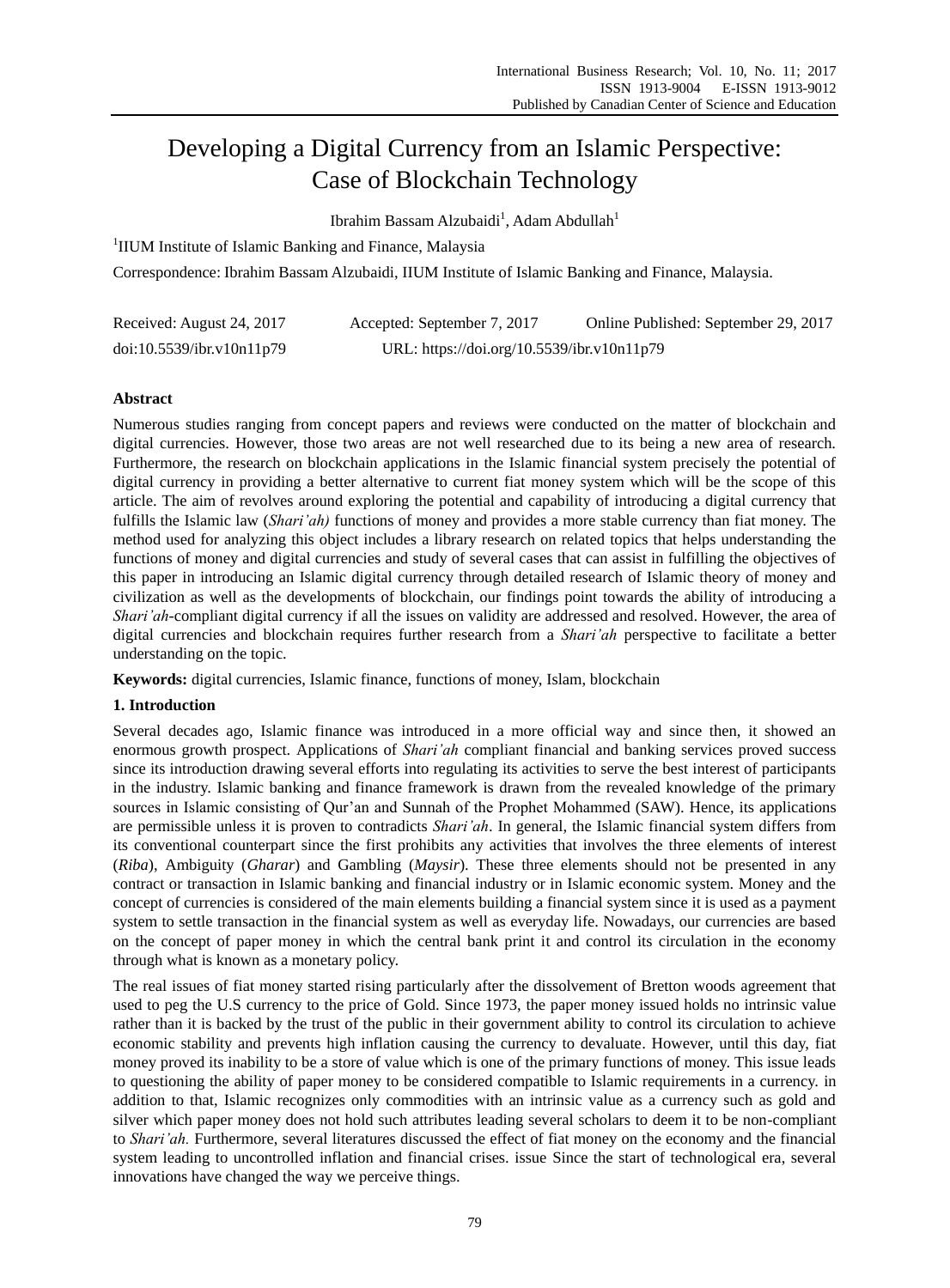One of the major innovations that is believed to be changing the economy and the world is blockchain. Blockchain first appearance was in a paper issued by Nakamoto (2008) that was used as a public ledger for the famous currency called "bitcoin". since then, blockchain application extended further than being a ledger for currencies and impacted several aspects of the economy and financial services sector. The advantage of blockchain in digital currency can extend to developing a more transparent and secure payment system. its efficiency and ability to be used by everyone made its application to be reachable by many unbanked individuals leading more people to be included in the economic and financial activities. Henceforth, we argue that digital currencies could serve the world and the economy more than the concept of paper money.

However, there are still some issues concerning digital currencies that hinders it from being a currency that is compatible with Islamic requirements for a currency, the main issue of digital currency that it still miss the ability to provide a clear intrinsic value or a physical existence which is required by *Shari'ah.* Hence, the object of this paper circles around investigating the abilities of digital currencies and the concept of blockchain to serve as an Islamic digital currency. to understand how digital currencies can serve as an Islamic digital currency. a historical investigation on the origins of money in Islam is to be done. Hence, since Gold was the main currency within the Islamic civilization, studying its salient features will produce the features needed to produce an Islamic currency. further study is done to uncover some of the issues in digital currencies that hinders its applications to comply with *Shari'ah* and find solutions from current cases on the topic of digital currencies.

# **2. Literature Review**

The concept of money has been in a circle of discussions in the past decades particularly after the introduction of trust based fiat money and leaving the gold standard behind. Money is considered to have several definitions but circle around a similar concept. According to Lim & Sriram (2003), The question of definition of money has been a subject of disagreement for many years and several economists proposing different financial assets to be considered as money with no single definition to be universally accepted. From an Islamic perspective, money is considered as medium of exchange and measurement of economic value. However, it is not a type of commodity that can be traded and expect a return of it without engaging it in a productive activity (Omar, 2011). It is believed that the current monetary system is using the wrong type of monetary instrument causing several issues in the economy. According to Greco (2009), The current system is providing a wrong type of economic growth since it is out of control and in the wrong places generating greater gap of power and wealth that is harming the lives of people. The focus on the topic of Gold comes mainly from several arguments that discusses the importance of gold and having a currency of intrinsic value and how it can prevent and keep the economic safe from crises other issues as inflation. Other researchers believed that introducing an Islamic Gold Dinar (which is a gold currency) in the meantime has no practical value since it cannot control the inflation level and may cause a global unshared ambiguity (Cizakca, 2011). In the past decades, most of the literature focus went towards Gold as a better alternative to fiat money since few of practical alternatives are there to use. According to Chapra (1983), The monetary policy in Islamic Economic helps in achieving socio-economic goals which Islamic placed emphasis upon.

It is argued as well that the current monetary policies are based on conventional monetary theory that have several flaws because it includes secular reasoning where the other Islamic analysis model is based on *Shari'ah* and not man's reasoning alone (Abdullah, 2016). Hence, it is important to look for alternatives that serve the Islamic functions of money better than the fiat money such as what is known as alternative currencies. Alternative currencies can be found in several regions and with unique features depending on the environment and purpose it serves. The highlight of these currencies can be seen as digital currencies. it is claimed that bitcoin (and blockchain based currencies) promise capacity to solve many concerns such regulatory institutions influence and interpersonal trust (Maurer, Nelms & Swartz, 2013). The underlying concept of digital currencies known as blockchain can be described as follows "blockchain consists of three main, complementary parts: a shared state, a set of rules for updating state via blocks and a trust model for timestamping." (Williamson, 2015). From what is tracked, blockchain is a type of mutual distributed ledgers and its function allows user to track, record and verify all the transactions in network to ensure its validity and security. It is hence a decentralized database. In the case of blockchain of Bitcoin, it is a cryptographic ledger shared among all the users on the network to verify transactions and add them to a block of other chained transactions to ensure the integrity of transactions and avoiding issues such as double spending (Mainelli & Smith, 2015).

The Concept of applying Blockchain and relevant technologies to establish a well-developed and protected digital currency can be of a major value to discover new opportunities or enhance current features of the economy and monetary policies. However, it is still a viable issue of that current digital currencies is fully decentralized in which government does not look to it in a promising way since it cannot be manipulated to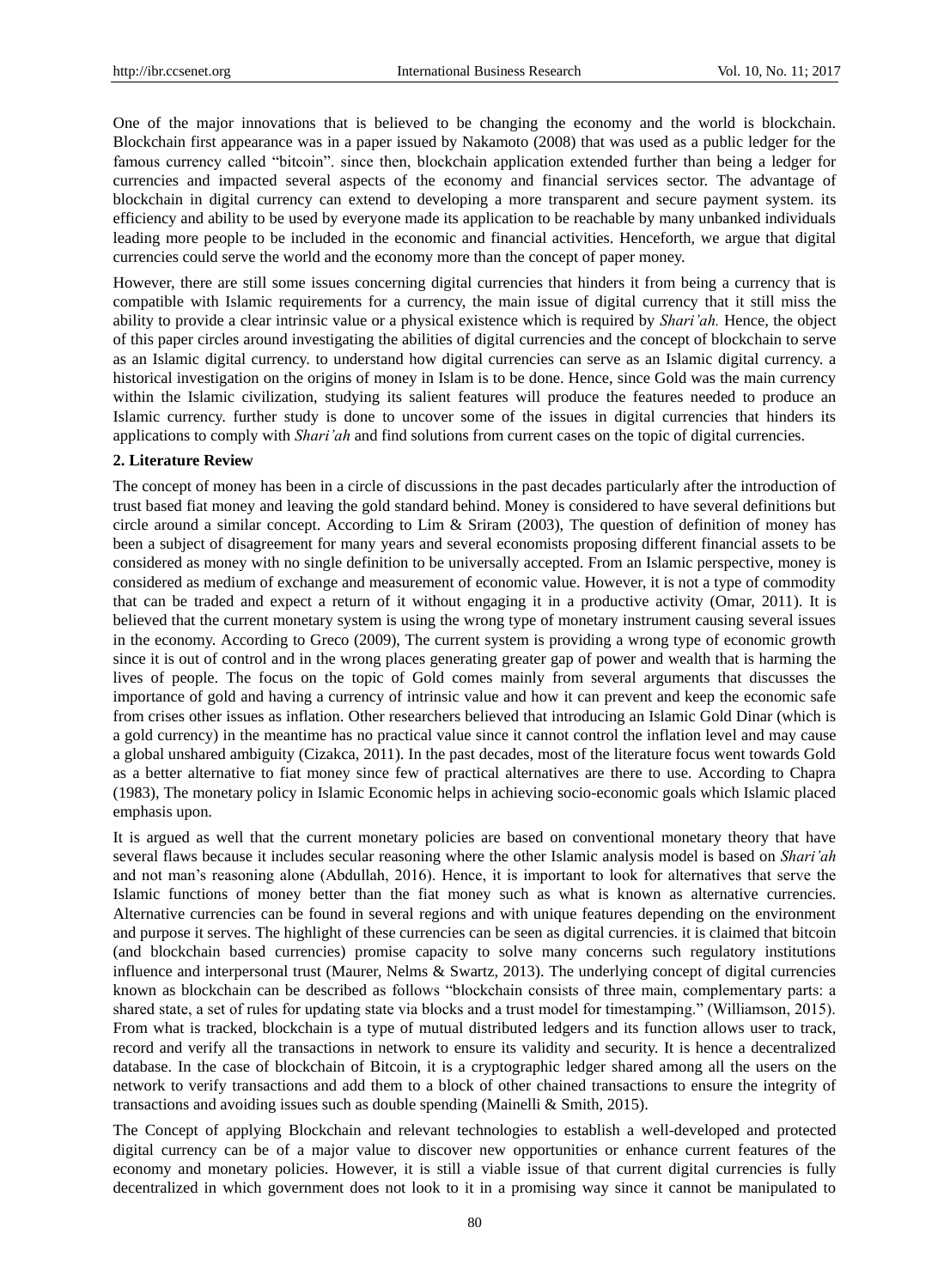control certain economic outcomes. The case of virtual and digital currencies is that they cannot be considered as a legal tender by the monetary authorities which created several challenges such as its interaction with the real economy, protecting the consumer from any issues associated with these currencies and crimes and fraud that happened by using these currencies since it is not monitored or properly regulated by a suitable monetary regulation (Zahudi & Amir, 2016). Hence, it might be a kind of opportunity to look the potential of regulating these currencies and their respective payment technologies. It may look like it defeats the purpose of decentralized currencies but it still can be of a massive potential to regulate it to a certain degree to protect the interest of the public.

When bitcoin is compared to gold, several similarities were observed and recent discussions proposed that bitcoin carry the responsible features of gold and might be a more practical alternative to modern currencies than gold. Haubo and Dyhrberg (2016) compared as well the difference ability of Gold, Bitcoin and USD in risk management and concluded that bitcoin is classified between gold and USD. It seems that the features which gravitates people towards physical gold or to digital currencies (Bitcoin as example) to be closely related in several aspects.

It was noticed that the literature of Bitcoin and Digital Currencies are rare when it comes to its development and concept under the Islamic financial and banking system in general. The reason may entail the ambiguity surrounding bitcoin and other relevant digital currencies and if they fit the criteria of being an Islamic currency which there isn't that much of literature that discusses its nature and Islamic requirements regarding it. according to a paper by Singhal and Rafiuddin (2014), it discussed that bitcoin "roughly" fits the requirements to be defined as money in Islam since is it abundant, freely obtainable, and durable as well. they argued that with proper control, digital currencies can serve as a good alternative and be compatible with the teaching of Islam. The issue of literature is described by Evans (2015) "IBF is still a work-in-progress. Disagreement continues among proponents and outside observers concerning the distinction between what is permitted (*halal*) and what is forbidden (*haram*) under different interpretations of Islamic Law (*Shari'ah*). Adding to the confusion is the desire of many Islamic banks' executives and customers to integrate those banks into the global banking and financial system". It is discussed as well by (Zahudi & Amir, 2016) that electronic currencies are considered nowadays as a type of fiat money in which some of the views accepted it to be a medium of exchange despite the controversial arguments on fiat money and its comparison to gold and silver. This article will aim towards investigating the ability of Digital currencies and its blockchain systems to be integrated as an Islamic currency in which if it is applicable to fit the criteria of Digital currencies into *Shari'ah* requirements regarding functions of money and solving current issues hindering its progress towards that goal.

#### **3. Methodology**

The primary objectives are to identify and research specific aspects on digital currencies and the blockchain to identify its potential, build a comparison to other options and find some ways to integrate into an appropriate model that can be compatible to Islamic monetary system. several analyses are sought to define the current flaws existing in digital currencies and what are the solutions available to solve these issues. Hence, the methods used will follow a library research which will seek to identify the level of digital currency compatibility with Islamic practices and issues revolving around the topic. Furthermore, this paper will pursue a case study involving specific applied cases that attempted to address and solve some of the issues presented in digital currencies from different angles. Hence, providing a comprehensive image on how integrating these cases together can help in developing an Islamic digital currency model. Case study research assist in targeting a specific phenomenon to further explain it within its real-life context. The design of this paper aims to investigate several historical cases as well to make a generalized conclusion on this topic. Even though this is a qualitative research, an empirical evidence might be presented from other literature to provide a better conclusion on the topic since a topic of monetary and economic impact such as digital currencies must be reflected in empirical and theoretical evidences. Since the goal of this research is heading for a relatively new area of research in which two issues must be considered. First, is that Digital currencies and blockchain development is a bit of new research topic especially after the development of the world's most known digital currency Bitcoin. therefore, there are still several ideas and issues to be addressed in specific regarding this topic. Furthermore, Islamic perspective on Digital currency is still an under-developed area where not much of examination and research is done on it. for both issues, choosing a case study and library research methods seems more appropriate because the emphasis should be aimed towards building a better understanding on the topic rather than observing the awareness on it in which it is not expected to yield a better understanding towards developing digital currencies from and Islamic Perspective.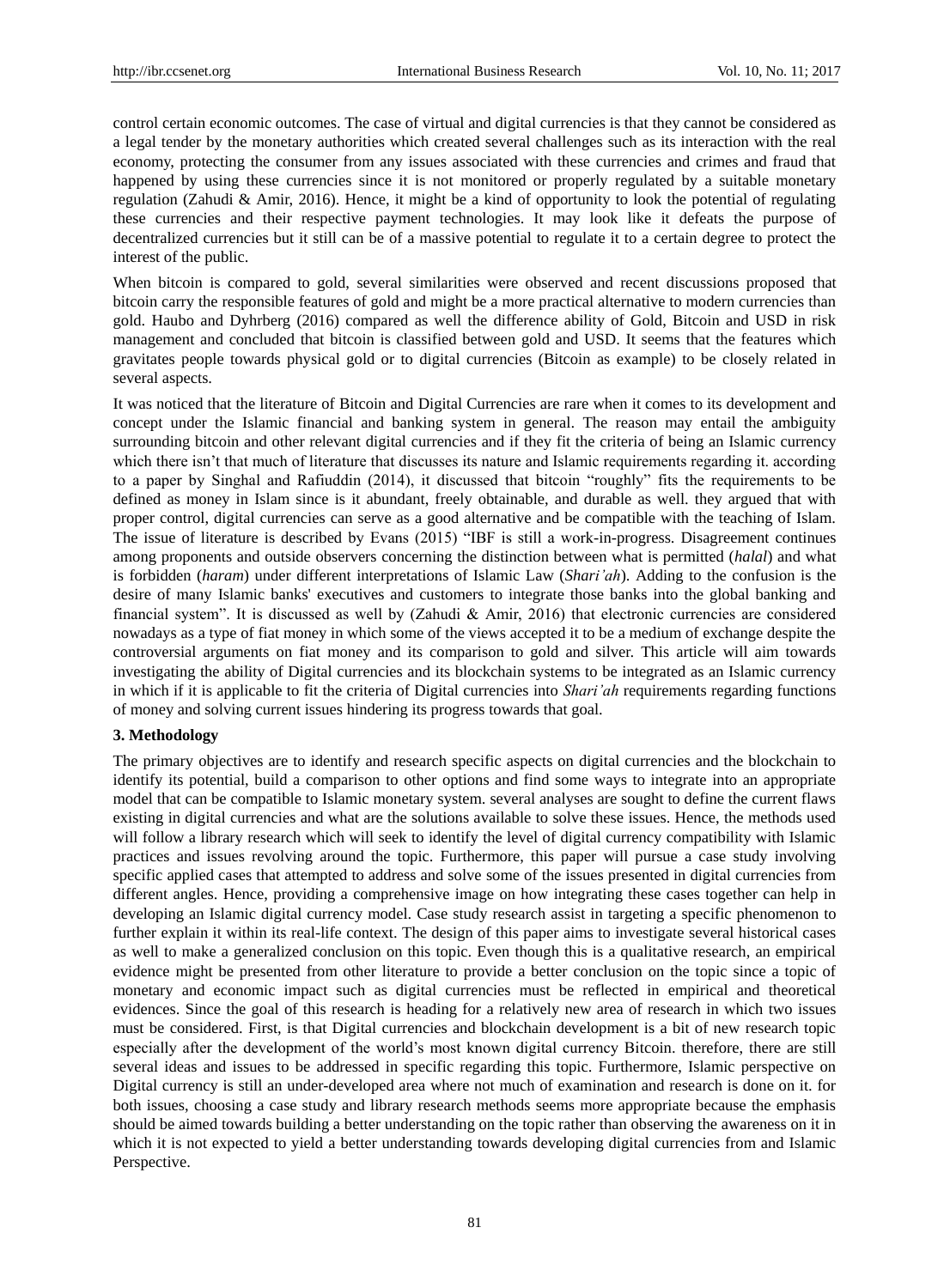#### **4. The Islamic Monetary Theory**

It seems that the theory of money and its origins goes back to more than what is historically remembered. Long before the concept of money, the barter trading system existed in which people trade commodities they have for commodities they need. However, in a basic sense, it is easy to realize that such concept does not carry much efficiency since it is not easy to match the gap between the commodities available and commodities needed which is called a double coincidence of wants. Henceforward, the concept of money was introduced to solve these issues that existed in the barter trading system. Mankind used several things ranging from shells, stones, metals such as gold and silver and reaching to the current monetary system known as the fiat money.

However, In the modern societies, fiat money does not represent a real value in its own design rather than a mere unit of account to represent the value of commodities and it is quantity is supplied and controlled by the central bank of each country in which the bank controls it through monetary policies to achieve economic stability. However, it seems different from some of the past units used as money since assets such as gold and silver were used as money and carried an intrinsic value it is content and its existence is limited in which it cannot be produced on demand comparable to the fiat money existed in the modern economic system. Henceforth, the need for a medium of exchange with certain functions to facilitate trading established and carried specific functions which are mainly categorized under three main aspects: medium of exchange, unit of account and to store value. Money had other criteria with time that made it a proper medium of exchange such as it measurability, durability, mobility, and divisibility which made it easier to simplify dealings.

Fiat money nowadays seem to carry controversial resolutions between Islamic jurists. The first opinion goes towards the resolution that fiat money is not *Shari'ah* compliant since it creates purchasing power value from nothing and with the increase of its supply follows an inflation and loss of value of currency leading to other harmful socio-economic problems such as poverty and wealth gap. The other opinion factors fiat money to be *Shari'ah* compliant since the central bank issuing the currency follows the objectives of government and it can control and preserve its value. They argue that even that fiat money is not of convenience, it still serves its objectives acting as money (Kamar et al, 2016). The Islamic fiqh academy of the Muslim world league issued a *Shari'ah* resolution regarding the nature and usage of paper money. It concluded that paper currency is an independent form of money and the rules applying to gold and silver apply to it as well. in resolution 9 D/3/07/86, the OIC Figh Academy decided that paper currency is a legal tender that have full qualities of a medium of exchange and the rules applying to gold and silver are applied to it.

Despite the controversial issues of Muslim scholars on fiat money, there are still so many issues attributed to it that makes lose its value and trustworthiness overtime. Abdullah (2016) argued under several examples that fiat money is merely backed by deb. The following table represents the monetary balance sheet of the Malaysian Ringgit as at 31sth Dec 2014

| Assets                  |         | Liabilities          |         |  |
|-------------------------|---------|----------------------|---------|--|
| Gold                    | 5.2     | BNM Currency 68.2    |         |  |
| IOUs to Banks $1,548.6$ |         | <b>Bank Deposits</b> | 1,485.6 |  |
|                         | 1.553.8 | M3                   | 1.553.8 |  |
| .<br>$\sim$             |         |                      |         |  |

Table 1. Monetary Balance sheet of the RM as at  $31<sup>st</sup>$  Dec. 2014

Source: Abdullah (2016)

As represented in Fisher equation:

#### $MV = PY$

it can be clearly seen that more supply of money (M) will increase the general prices which means more of (P) compared to Output (Y) leading to an inflation which is basically more money chasing the same amount or fewer goods. When it is measured by the U.S dollars, it is noticed that the U.S dollars is losing its value overtime. A measure of this observation can be monitored by using an inflation tracker which despite the initial fluctuation, the U.S dollars kept losing is value due to inflation until this day.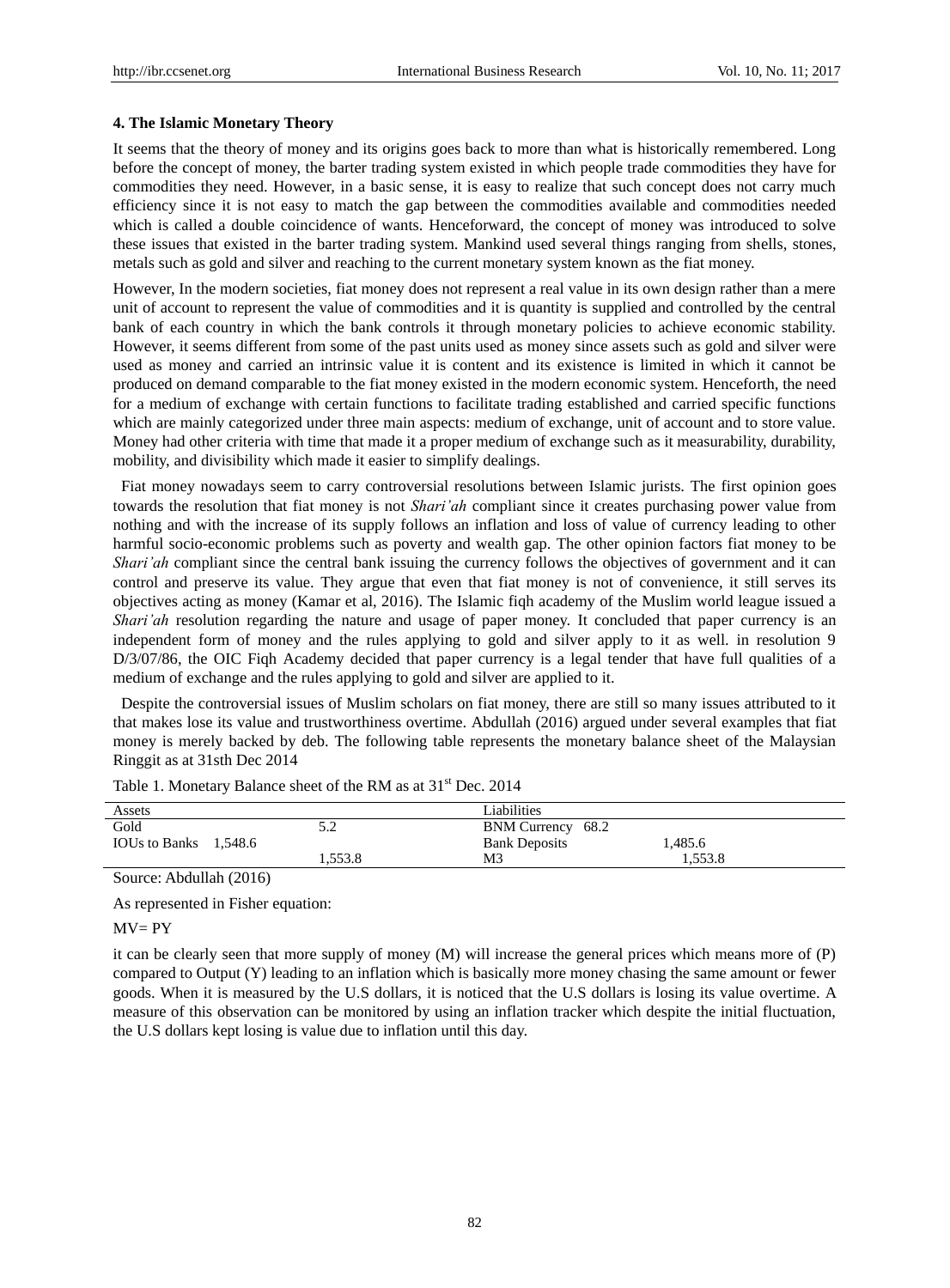

Figure 1. USD annual inflation rates

It is discussed by many that from an Islamic perspective, Fiat money does not fall in line with Maqasid al-*Shari'ah* due many factors even though some scholars may allow its usage for reasons of necessity. According to Meera & Larbani (2009), the seigniorage of fiat money is considered a mere *Riba* and commodity monies such as gold and silver are *Shari'ah* compliant and goes in line with its objectives. In the past decades, new innovations from the development of digital currencies that are based on a more solid foundation of supply and store of value is giving a sign to a better development of a more stable currency options that are immune to inflationary effects and market manipulation. Digital currencies particularly the ones based on blockchain technology proved to supply a better mechanism for money supply, inflation control and succeeded in achieving other socio-economic objectives such as accessibility to financing and transparency.

#### **5. The Supremacy of Gold as an Islamic Currency**

When it comes to the definition of Islamic monetary theory, it seems that the arguments presented by classical Muslim scholars on the Islamic theory of money is consistent contrasting to the opinion of modern scholars (Abdullah, 2016). However, classical scholars favored gold and silver as an Islamic currency. Ibn Khaldun mentioned the functions of gold and silver as well in his book "*Muqaddimah*" as money "God has created the two metallic stones of Gold and Silver as a value for everyone to use in trading." Furthermore, AL Ghazali mentioned in his book Revival of Religious Science that "God Almighty created them to turn them between hands, and to be a judge between money with justice, and to another wisdom, which is to beg them to all other things, because they are dear in themselves, and have no purpose in themselves, and attributed them to all other things as one proportion.". In which he indicates that the currency cannot be used as a commodity traded for a price but as a medium of exchange only. It is hence seen that controversial to modern Islamic scholars, classic scholars insisted on using Gold and Silver as a currency and treated it as a pure medium of exchange and has no value which eliminates the concept of earning interest on it under the justification of time value of money. Gold seems to hold an immense value as a currency on its own for reasons beyond the concept of it being a valuable currency in Islamic history. Gold has been in circulation as a money even before the Islamic civilization. Furthermore, several analyses that compared gold to a fiat currency showed it superiority over the latter one. According to Abdullah (2013), the nominal price of gold in the United states acted as a hedge against inflation during the time of fiat standard in the U.S particularly between 1971-1979 and then the gap widens a bit from 1990 forwards.

#### **6. Viability of Developing a** *Shari'ah* **Compliant Digital Currency**

With the blockchain and Digital currencies becoming more known to individuals by the day, more literature is getting published with concepts that is signaling a comprehensive transformation on several aspects of life that includes political, social, and financial aspects with countless opportunities and solutions to existing problems. Aside from it being the core concept of digital currencies, it helped transform the financial system by giving it a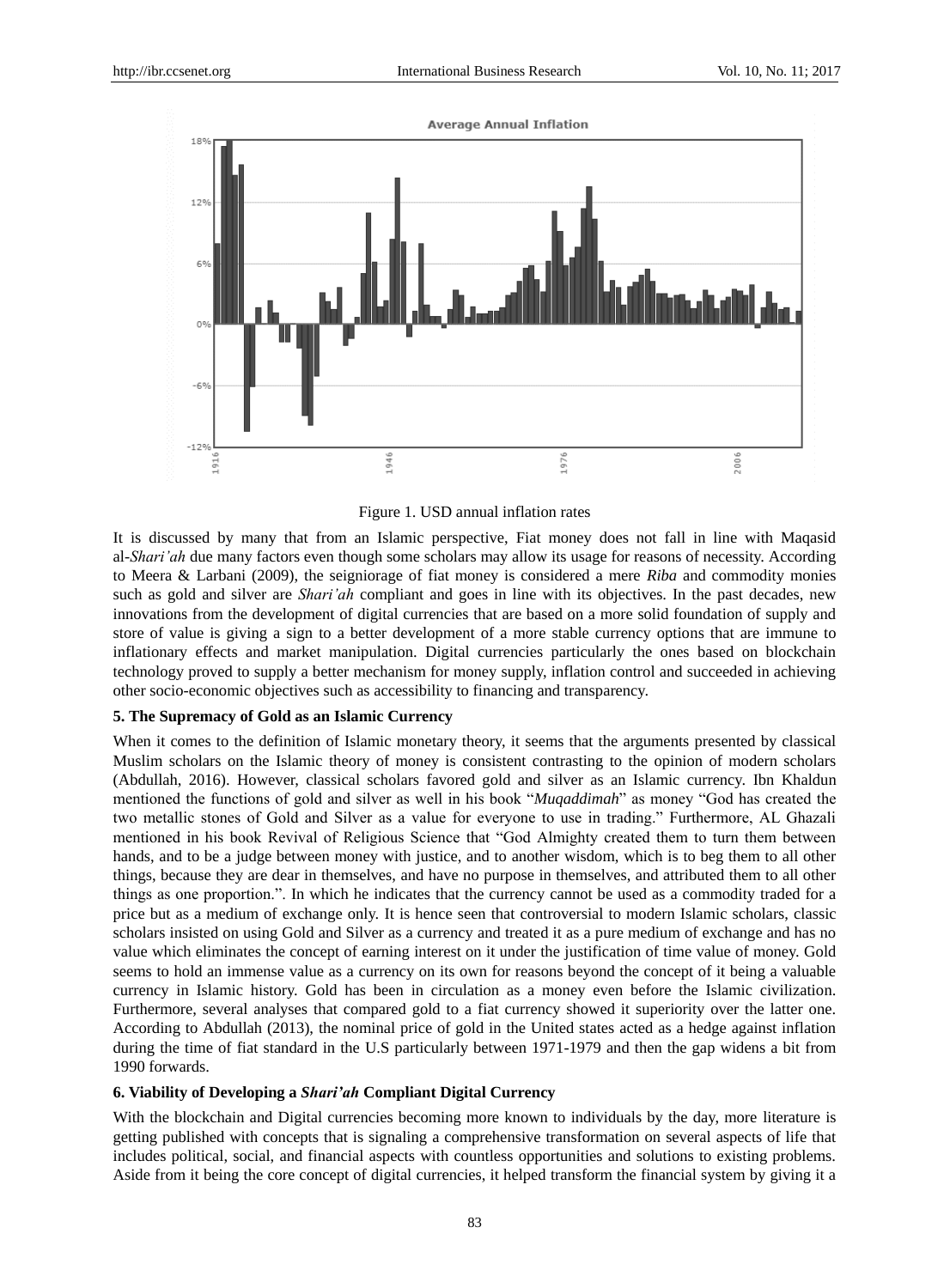better tool to integrate more integrity, transparency, and trust in it through the nature of Blockchain. The potential of digital currencies and blockchain is seen to be enormous. However, most of the literature that discusses implementing are pursuing the easier means of claiming that bitcoin and its payment system is *Shari'ah* compliant since it is better alternative than fiat money and under the rule of necessity. This argument holds truth to some extent since fiat money in its core value does not hold complete compliance with *Shari'ah*. However, bitcoin and conventional digital currencies still have some issue in compliance with *Shari'ah* mainly with Digital currencies holding no physical intrinsic value. Through Islamic history, Islam recognized commodities with intrinsic physical value only to be considered as money. and the second issue is regarding its practicality in today's societies where governments requires full control over the monetary supply to control economic conditions and keep it stable.

The authenticity of blockchain to be following *Sharia'h* in brief can be discussed by inspecting if it contains any elements of prohibition in Islam. From previous discussions on blockchain, it is known that blockchain security include public key cryptography and follow a decentralized network approach instead of one server to record and verify transactions. The argument presented here is that in its concept and content, the concept of blockchain consists of computational and mathematical applications with no prohibited elements within its content. Furthermore, it does serve to eliminate prohibited elements such as *Gharar* (ambiguity) from transactions since its verification process is strong and transparent for all participants on the network.

The first issue concerning digital currencies is in its being a fully decentralized currency where no one can control its supply or verification process. Governments nowadays are proposing some ideas to include digital currencies such as blockchain within specific regulations to promote its development. However, most of governments are discouraged to promote it and even some rendered its trading to be considered as a legal activity. The fear from allowing bitcoin and other digital currencies can be due to several elements. The governments are known to control the supply of paper currency in the economy through what is called "Monetary Policy" where money injects money or withdraws it from the economy to influence spending and investing resulting in more jobs and stabilizing inflation. The case if slightly different in the case of digital currencies adopting blockchain technology. Blockchain verifies all the transaction through miners consisting of computers solving complex mathematical algorithms to verify transactions and avoid double spending issues. Hence, banks are not needed to verify these transactions and cannot control the supply of digital currencies which seems to cause an issue for governments. According to Zahudi & Amir (2016), "Virtual currency is still a largely uncharted and unsupervised area, and so far, no protections are likely available to the consumers that become involved with virtual currency if something goes wrong".

In the past couple of years, one of the interesting ideas were introduced by Danezis & Meiklejohn (2015) which is called "RS Coin". The aim of this concept is to introduce some centrlization in the currency specifically in the process of generating money and verifying transactions to achieve best objectives combining advatnage of cryptocurrencies and stability of proper government control. Thier paper introduces an altenrative to bitcoin miners named "mintettes". However, they serve a similar object as miners which is maintaining the transaction ledger but they use different approach. Miners verify transactions through solving computationally difficult tasks where mintettes are authorized from the central bank to collect and maintain transactions in ledgers.

The second point regarding developing a a digital currency from an Islamic perspective revolves around the issue of digital currencies not having an intrinsic value compared to commodity money such as gold and silver. Several literatures may have argued that the mining process (in the blockchain) is creating the value for the bitcoin and digital currencies and since there is an effort in issuing the currency, it holds a value for that currency. However, we still cannot find a physical existence of that currency that backs it up and hold its value in the real world which still cause an issue in the definition of money from an Islamic perspective.

One of the solutions can be observed through attaching a physical commodity to backup digital currencies in the real world. To observe both requirements of having an intrinsic value for a currency and solve existing issues presented in the digital currencies such the volatility of its value over brief period, Gold can be observed as a decent commodity to be the backup physical existence of Digital currencies. This move will solve two key issues in digital currencies, first is the volatility of digital currencies prices since the gold prices are much more stable. Second is establishing a clear physical existence to the currency to back it up which will not allow the currency prices to be manipulated as seen in the fiat monetary system. Other important objectives will be achieved like trust in the currency. People are expected to gain trust in such a currency much faster than normal digital currencies since it is backed by gold which the public trust that it will preserve its value over time.

In May 2017, a technology company in Dubai called "One Gram" has issued the world's first gold backed digital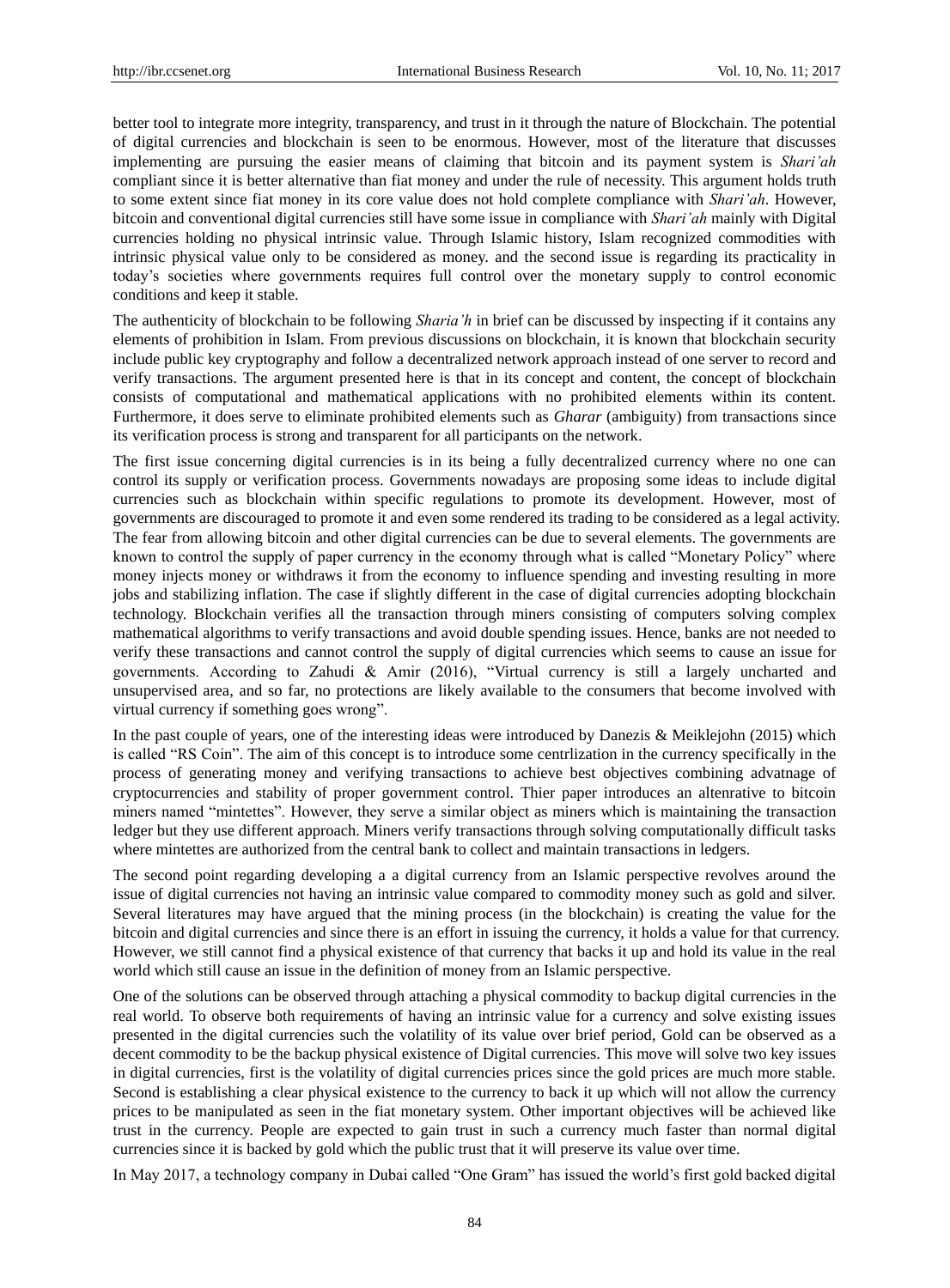currency. It is like bitcoin since it was created using the blockchain technology and each coin is backed by one gram of Gold. According to their website (One Gram), they collaborated with a gold trading company "Gold Guard" and started an initial coin offering consisting of 12,400,786 coins. One of the salient features is its stability since its linked with gold which sets a floor for the price of the coin that equals the price of Gold (1g). the currency grows in value since 70% of transactions fees will be reinvested to purchase more gold to increase the amount of gold backing up every coin in which the owners will share the profit from it.

Lastly, digital currency should be examined to see if it can achieve objectives of Islamic Law (*Maqasid al-Shari'ah*). Islamic Law (*Shari'ah)* listed 5 main higher objectives to be protected and preserved. One of the objectives is recognised as Preserving Wealth (*Hifz al-Mal).* There are several ways of preserving wealth in Islam. Wealth in Islam can be preserved through pursuing work and earning through permissible transactions and trading activities. Harmful activities such as theft, ambiguity, gambling, and interest are prohibited since it leads to destruction of wealth. Hence, involving in any activities that destroys wealth is prohibited. furthermore, adopting a currency that loses its value over time leads to the same conclusion of wealth destruction and any currency that loses its value over time does not serve the function of money as a store of value. Hence, the way fiat money is created through the debt and fractional reserve system not only will oppose the objectives of *Shari'ah* but cause a move away from it (Meera & Larbani, 2006). By examining a digital currency that is modified to according to the cases that were discussed, it will be assumed to achieve the objective of preserving wealth since its creation is not based on debt or fractional reserve system which will protect it from losing its value especially if it is linked to a stable physical commodity such as Gold. It is also secure and transparent which will lead to elimination of any ambiguous or harmful activities. Transparency will also make the central bank clearer on its policies in creating more currencies and it will be constrained to the actual physical intrinsic value of it.

#### **7. Recommendation**

More research is still needed in several areas concerning blockchain and digital currencies. Blockchain and its application is considered a new niche that needs more literature consisting of analyzing flaws and issues with applying it in today's economy and other related areas as well as producing new concept papers that will provide more ideas or solve current issues in blockchain or the how the blockchain will solve existing complications occurring in the global economy and financial sector. Various types of literature on concepts applied by blockchain to several sectors such as insurance, banking and financial sectors showed an impressive potential of such technology but it is still under researched and needs more focus. The second area is digital currencies. This area needs further understanding and research on its role in developing payment systems and the current monetary policies.

When it comes to practitioners' role in developing the concept of blockchain and digital currencies, several roles are needed. First is learning more on the literature providing more concepts every day on blockchain and digital currencies. The next step would be willing to invest in such startups since it will provide more interest in researching if the industry is well invested in and promotes for more innovations. The gap between capital and ideas are causing a significant proportion of great ideas to stay on paper where it could change our perspective on economy and finance. Managers should be involved in following the advancement in such technologies since it is making new jobs with countless benefits to the market. Being well connected to the literature makes moving new ideas to practice an easier task creating more innovative environment in the market since one of the biggest challenges is the gap between theory and practice. In hope of that this research will assist in pledging more effort into developing more concepts on digital currencies, blockchain innovations and integrating Islamic values in them.

### **8. Conclusion**

The past few decades have shown a comprehensive involvement in a new era of technological advancement. Those innovation have changed the perception of how economy and the world is perceived. Most of the literature are focused on the potential of blockchain in transforming the economy specifically the banking and financial sector. Blockchain promises several features including transparent, trust less and efficient environment for all types of economic and financial activities. However, this paper focused on the concept of blockchain in the development of the monetary system particularly currencies. This research investigated the development and potential of digital currencies backed by blockchain in transforming how currencies are perceived. To be more specific, this paper aimed into exploring the compatibility of developing a digital currency that is compatible with the rulings of Islamic Law (*Shari'ah*) on currencies. To develop the understanding on what is the functions required in a currency to be compatible from an Islamic perspective. it is concluded that developing a *Shari'ah*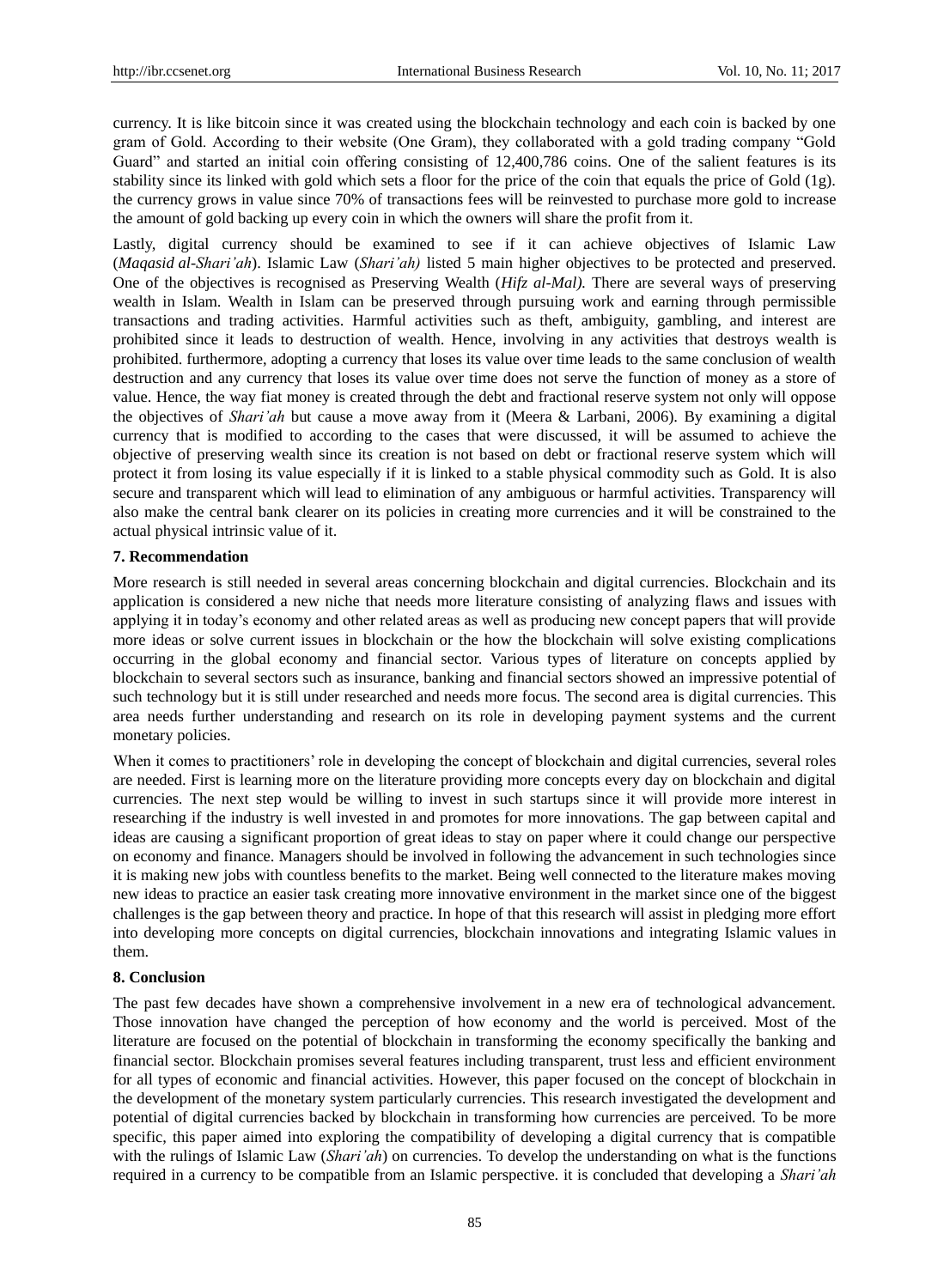compliant digital currency can be feasible soon since the presented cases in the research might be able to provide sufficient solutions to cover the current shortcomings of digital currencies regarding its practicality and compliance with Islamic functions of money and social objectives.

#### **References**

- Abdullah, A. (2013). The Gibson paradox: Real gold, interest rates and prices. *International Business Research*, *6*(4), 32. https://doi.org/10.5539/ibr.v6n4p32
- Abdullah, A. (2016). *The Islamic currency*. Kuala Lumpur: International Council of Islamic Finance Educators.
- Ali, R., Barrdear, J., Clews, R., & Southgate, J. (2014). Innovations in payment technologies and the emergence of digital currencies, 271-272.
- Babbitt, D., & Dietz, J. (2014). Crypto-Economic Design: A Proposed Agent-Based Modeling Effort. In *English. Conference Talk. University of Notre Dame, Notre Dame, USA*.
- Baxter, P., & Jack, S. (2008). Qualitative case study methodology: Study design and implementation for novice researchers. *The qualitative report*, *13*(4), 544-559.
- Chapra, M. U. (1985). *Towards a just monetary system* (Vol. 8). International Institute of Islamic Thought (IIIT).
- Cizakca, M. (2011). The Islamic gold dinar–Myths and reality. *ISRA International Journal of Islamic Finance*, *3*(1), 49-63.
- Danezis, G., & Meiklejohn, S. (2015). Centrally banked cryptocurrencies. *arXiv preprint arXiv:1505.06895*.
- Dyhrberg, A. H. (2016). Hedging capabilities of bitcoin. Is it the virtual Gold? *Finance Research Letters*, *16*, 139-144. https://doi.org/10.1016/j.frl.2015.10.025
- Evans, C. (2015). Bitcoin in Islamic Banking and Finance. *Journal of Islamic Banking and Finance*, *3*(1), 1-11. https://doi.org/10.15640/jibf.v3n1a1
- Gold vs. Bitcoin, Is bitcoin investment better than Gold investment? (n.d.). Retrieved May 12, 2017, from http://www.apmex.com/education/investing/gold-vs-bitcoin
- Greco, A. (2009). On the economy of specialization and division of labor in Plato's Republic. *Polis: The Journal for Ancient Greek Political Thought*, *26*(1), 52-72. https://doi.org/10.1163/20512996-90000142
- Greco, T. (2009). *The end of money and the future of civilization*. Chelsea Green Publishing.
- Kameel Mydin Meera, A., & Larbani, M. (2006). Part I: Seigniorage of fiat money and the maqasid al-*Shari'ah*: the unattainableness of the maqasid. *Humanomics*, *22*(1), 17-33. https://doi.org/10.1108/08288660610647774
- Khaldūn, I. (1969). *The Muqaddimah: an introduction to history; in three volumes. 1* (No. 43) P.336. Princeton University Press.
- Lim, E. G., & Sriram, S. (2003). Factors underlying the definitions of broad money: An examination of recent US monetary statistics and practices of other countries.
- Mainelli, M., & Smith, M. (2015). Sharing ledgers for sharing economies: an exploration of mutual distributed ledgers (aka blockchain technology). *The Journal of Financial Perspectives*, *3*(3), 38-69.
- Maurer, B., Nelms, T. C., & Swartz, L. (2013). "When perhaps the real problem is money itself!": the practical materiality of Bitcoin. *Social Semiotics*, *23*(2), 261-277. https://doi.org/10.1080/10350330.2013.777594
- Mujani, W. K., Yaacob, S. E., Nasohah, Z., Kusrin, Z. M., & Samuri, M. A. A. (2012). Gold dinar as a supreme currency: Review based on the history of Islamic civilization. *Advances in Natural and Applied Sciences*, *6*(3 SPECL. ISSUE 2), 348-356.
- Nakamoto, S. (2008). Bitcoin: A peer-to-peer electronic cash system.
- Omar, M. N. (2011). The Islamic view on money and its implication for financial instruments. *ISRA International Journal of Islamic Finance*, *3*(1), 161-167.
- Samuel, H. W. (2017). "*Seven Ways to Compute the Relative Value of a U.S. Dollar Amount, 1774 to present*," Measuring Worth, April 2017.
- Singhal, A., & Rafiuddin, A. (2014). Role of Bitcoin on Economy. In *Proceedings of the World Congress on Engineering and Computer Science* (Vol. 2).
- Taymiyyah, I. (1963). Majmu Fatawa Shaykh al-Islam Ahmad ibn Taymiyyah, 29/251, *Riyad:*